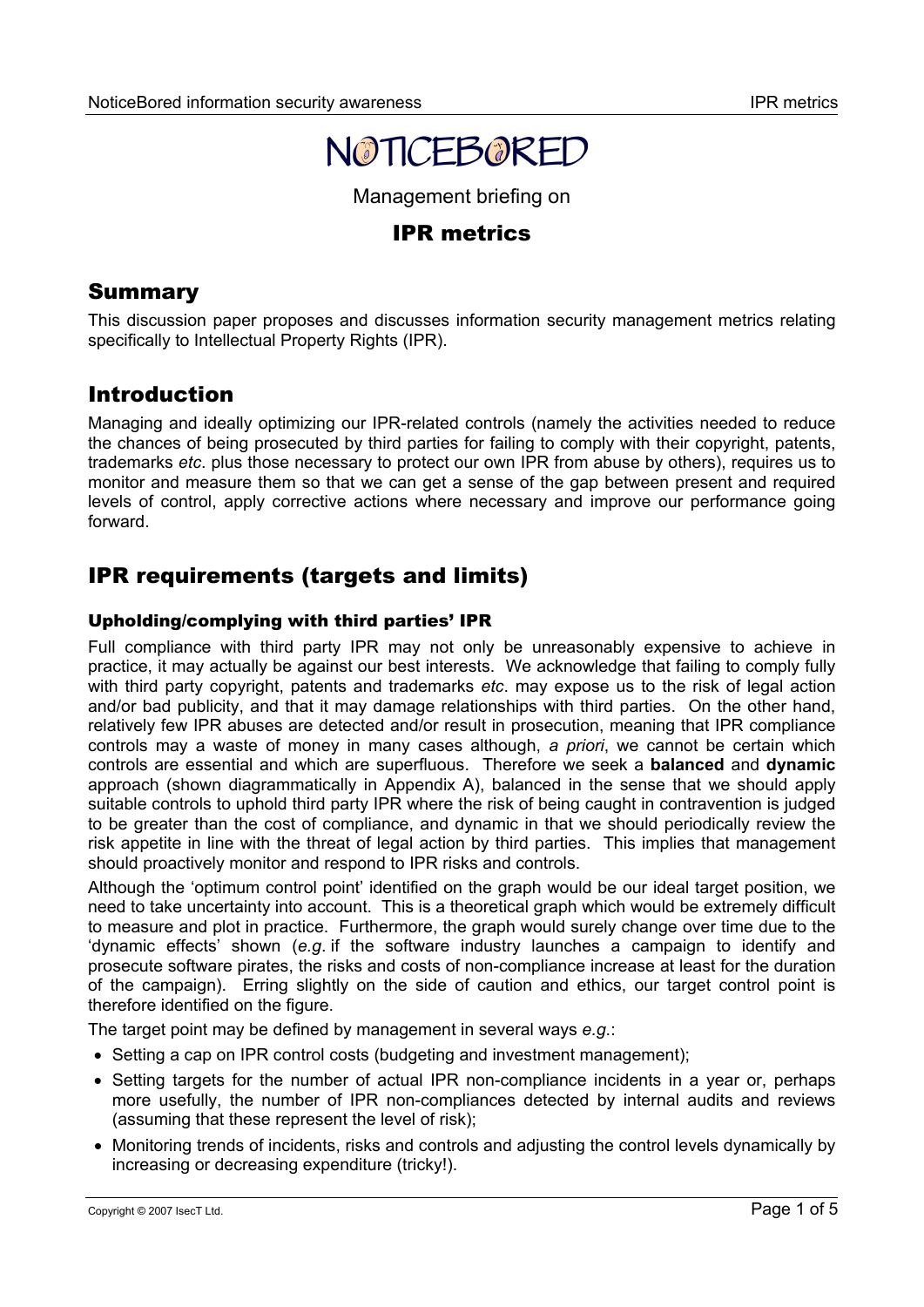## Protecting our own IPR

In relation to our own IPR, the situation outlined above is reversed but the model shown in Appendix A remains basically sound. As the level of expenditure on IPR controls (such as proactively monitoring the Internet for signs of abuse of our copyright materials and trademarks) increases, we are likely to increase our returns at first through successful prosecution of offenders but, in practice, we would probably notice diminishing returns beyond which further efforts would be uneconomic. It is up to management to set the level of investment in IPR controls as they see fit, and to monitor this decision periodically (*e.g*. during the annual budget).

By analogy to the case noted in Appendix A where a third party successfully prosecutes us for IPR infringement leading to additional charges from others, so there is probably some value in being seen to take a proactive stand against abuse of our IPR. Publicity surrounding a successful case against an IPR abuser seems likely to have a deterrent effect on others. We therefore recommend setting a minimum target of at least one successful and publicized case per year.

# Measuring and reporting on IPR (metrics)

## Control costs

We can monitor and manage the costs of IPR controls within the existing information security management system, budgets *etc*. Here are some examples of IPR control costs:

- Internal recharges for time and effort to prepare/review policies, standards, procedures and guidelines on IPR compliance, and to investigate and prosecute third parties (especially Legal Department);
- Costs of purchasing additional software licenses, negotiating patent usage rights *etc*. where necessary to bring us into compliance;
- Costs for software license management activities configuring and maintaining the software license inventory, conducting reviews of installed software, implementing license management systems *etc*.;
- IPR incident management and resolution costs *e.g*. legal defenses, fines, compensation;
- Diffuse costs resulting from a slightly more complex information security controls framework *e.g*. additional support calls to IT Help/Service desk relating to software licenses.

#### Control benefits

The benefits of good IPR controls include:

- Reduced IPR incident costs, fines *etc*. resulting from third party action against us, relative to the level expected if the controls were not effective (we may be able to use historical IPR incident costs, fines *etc*. as a guide to demonstrate the value of control improvements);
- Increased recovery from IPR action against third parties, license income *etc*., again relative to previous levels;
- Intangible benefits such as more understanding of our IPR risks and greater management confidence in our IPR controls (see below);
- Diffuse benefits such as a better understanding of our information assets plus a more comprehensive and reliable inventory.

#### Management confidence metrics

Management confidence in our IPR controls may be assessed using survey questions along the following lines. We anticipate conducting surveys periodically, quite likely combining these questions with other similar survey questions: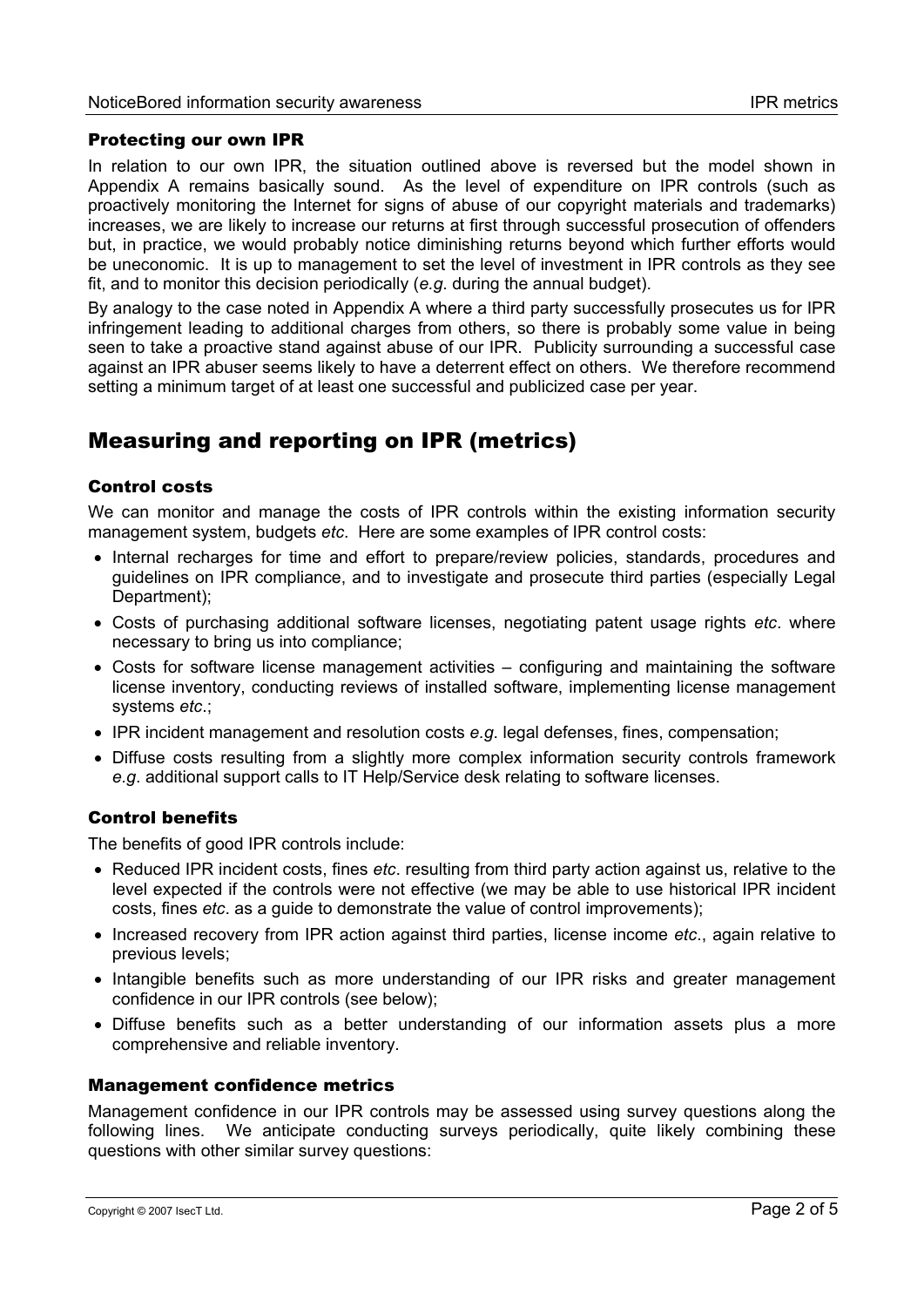|                                            | How confident are you that we take sufficient steps to uphold the intellectual property rights of third<br>parties? Please mark the following percentage scale at the appropriate point, in your opinion. |                         |
|--------------------------------------------|-----------------------------------------------------------------------------------------------------------------------------------------------------------------------------------------------------------|-------------------------|
| 0%                                         | 50%                                                                                                                                                                                                       | 100%                    |
|                                            |                                                                                                                                                                                                           |                         |
| Not at all.                                | Not quite enough >< Just about enough                                                                                                                                                                     | Absolutely!             |
| We are almost certainly                    |                                                                                                                                                                                                           | We are almost certainly |
| not in compliance with IPR                 | fully compliant with IPR                                                                                                                                                                                  |                         |
| requirements such as copyright and patents | requirements and laws                                                                                                                                                                                     |                         |

**Comments** *e.g*. what led you to this score? Have there been particular situations or incidents that influenced your decision?

How confident are you that we take sufficient steps to protect and defend our own intellectual property rights? Please mark the following percentage scale at the appropriate point, in your opinion.

| 0%                               | 50%                                   | 100%                             |
|----------------------------------|---------------------------------------|----------------------------------|
|                                  |                                       |                                  |
|                                  |                                       |                                  |
| Not at all.                      | Not quite enough >< Just about enough | Absolutely!                      |
| It is highly likely that third   |                                       | It is highly unlikely that third |
| parties are contravening our IPR |                                       | parties are contravening our IPR |

| <b>Comments</b> e.g. do you know of any incidents in which our IPR was challenged, abused or<br>stolen by third parties? |  |
|--------------------------------------------------------------------------------------------------------------------------|--|
|                                                                                                                          |  |

It is a simple matter to measure percentage values from each response and calculate the mean score. Provided enough survey forms are completed (ideally more than 30), the results should be statistically valid. The comments can provide useful feedback and quotations for use in management reports and other awareness materials.

#### Reporting

The financial metrics can be integrated into existing financial reporting. The other metrics may be reported periodically by the Information Security Manager to the Information Security Management Committee – we suggest quarterly for the first year (giving the metrics and controls time to settle down) and annually thereafter. In time, they may be integrated into the Information Security Management System Reporting Dashboard.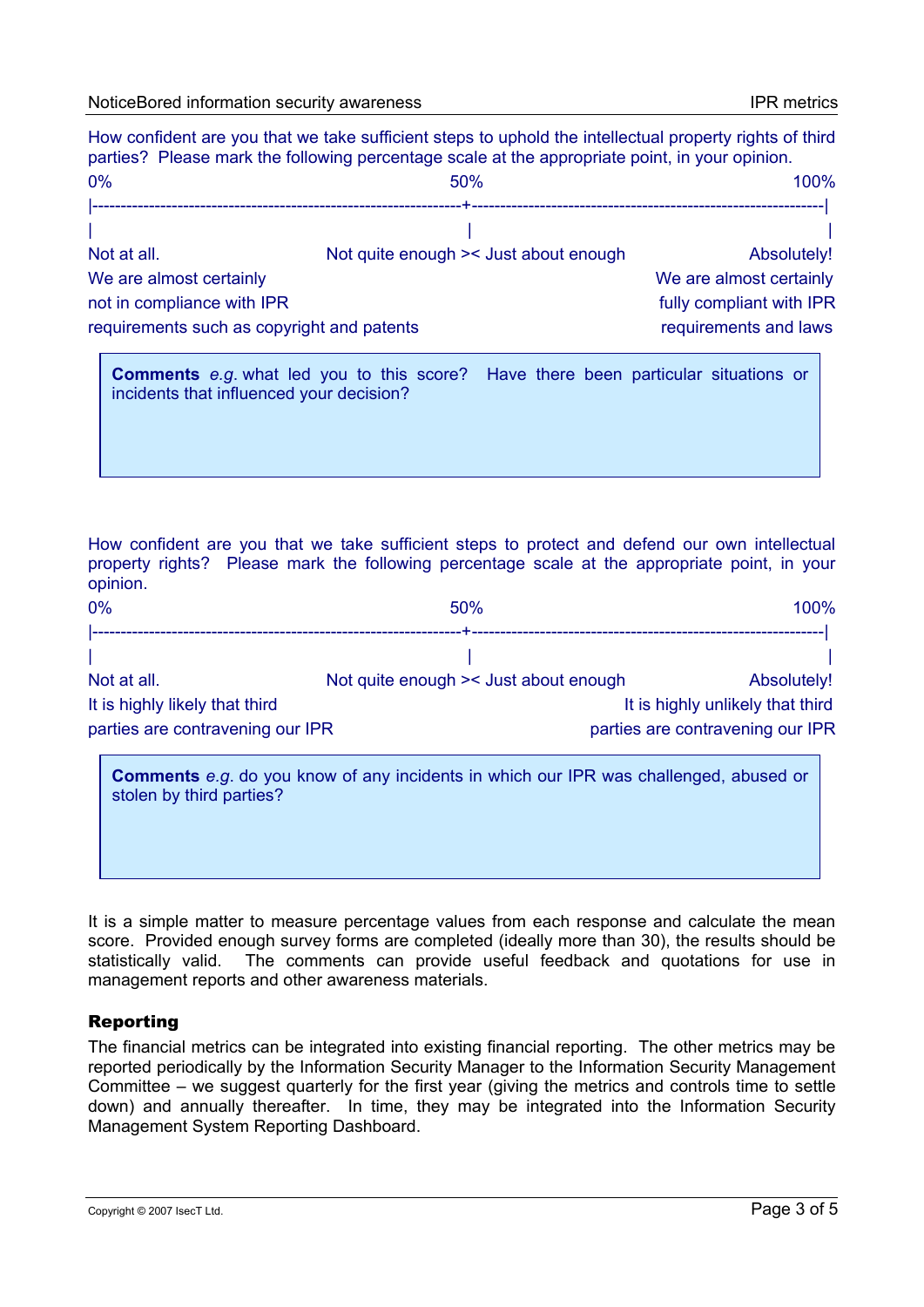## Conclusion

The metrics and reporting methods noted in this paper have hopefully stimulated you to derive creative and useful measures for your own situation. Do not neglect the value of having someone present and discuss reports with management. The dialogue that ensues can be very effective at teasing out any underlying issues and concerns on both sides. Why not present and discuss these ideas with your management and seek their opinions, bringing to the table some prototype reports in one or more formats to stimulate discussion and clarify their objectives? Better that than to prepare your reports blindly with no idea whether it is even read, let alone useful for management.

# For more information

Please visit the information security intranet website for further information. Additional security awareness materials and advice on IPR are available on request from the Information Security Manager. NIST's [Special Publication 800-55,](http://csrc.nist.gov/publications/nistpubs/800-55/sp800-55.pdf) a 99-page "Security Metrics Guide for Information Technology Systems" includes an extraordinarily comprehensive list of possible metrics and ISO 27004, a new international standard for information security management measurements, is currently being drafted by ISO with an anticipated release during the year ahead.